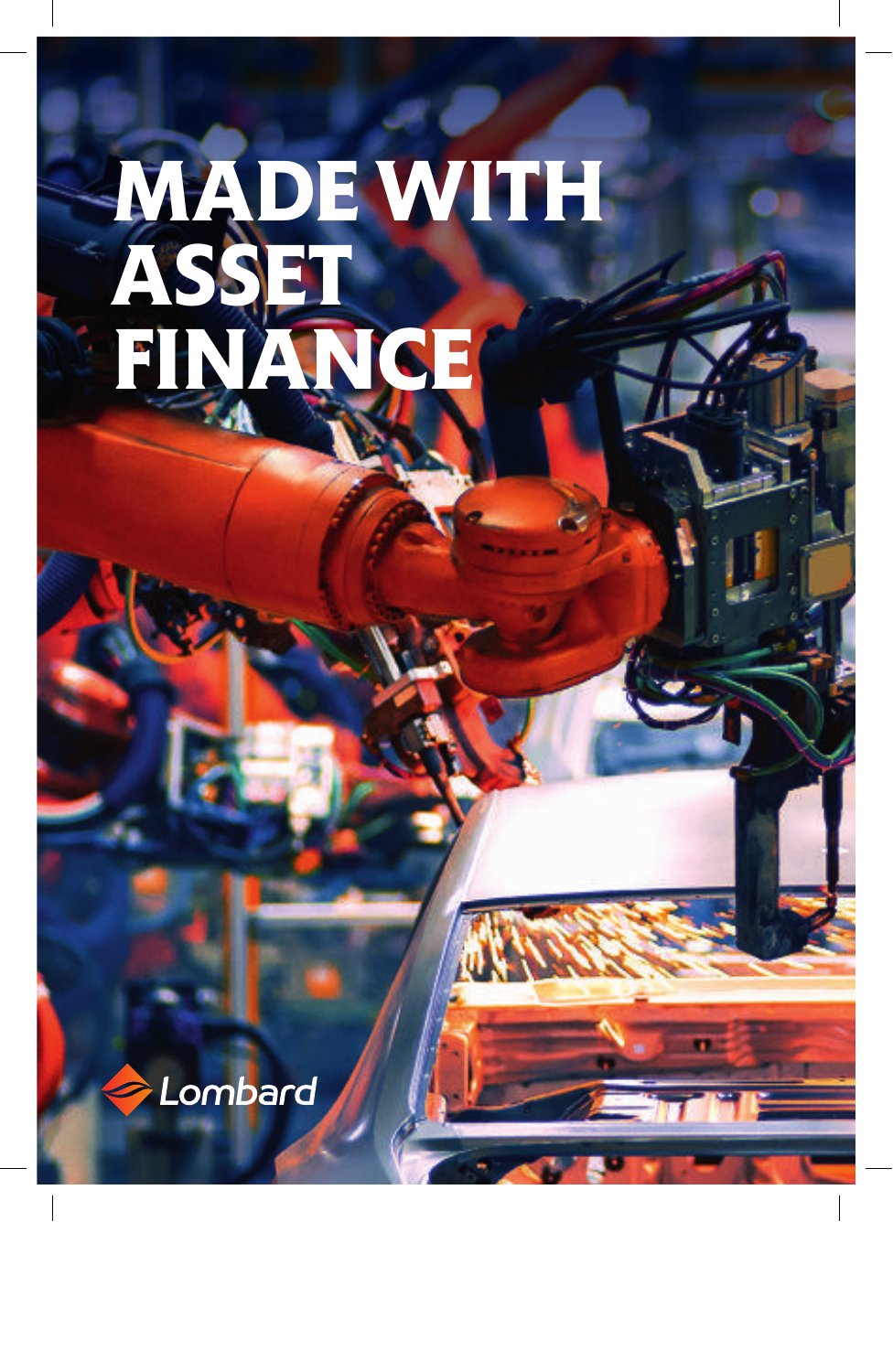We take a proactive approach, commissioning research into the trends and challenges within the manufacturing sector. Insightful and forward thinking, this process of discovery is just one of the ways we help you drive your business forward.

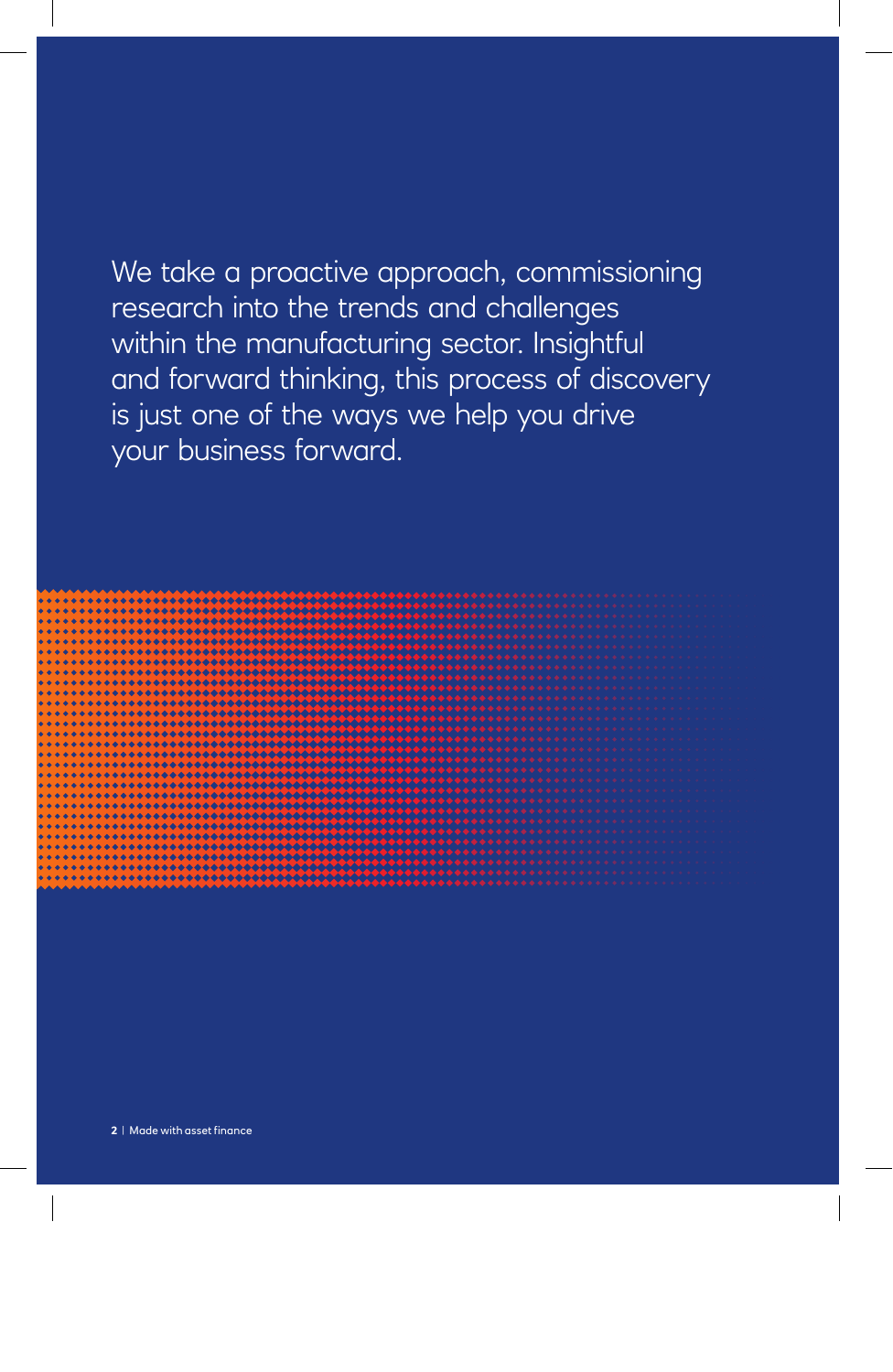### FOREWORD



Globalisation. Fourth Industrial Revolution (4IR). Brexit. These three expressions encapsulate the major challenges that face UK manufacturers. But they also represent opportunity. Forwardlooking companies are recognising that the key to growth is to adapt to this fast-changing world.

To benefit from globalisation, manufacturers must embrace new markets. Following Brexit, the demand for UK manufactured goods in non-EU markets particularly in emerging economies - offers real potential and the government is strongly supportive of UK exports. Its Exporting is Great campaign offers lots of advice to potential exporters.

To look outwards with confidence, UK manufacturers must first look inward. 4IR is increasing automation and generating greater insight into what customers want. It's up to businesses to use the emerging technologies and tools to make their operations leaner, more focused - or conversely, more diversified - and more productive than their competitors.

We're here to support you. We have a long history of helping manufacturers capitalise on opportunities for growth by using asset finance and we'll be happy to share our experience with you.

### **Ian Isaac** Managing Director, Lombard

Visit **great.gov.uk** to find out more and to register for overseas opportunities.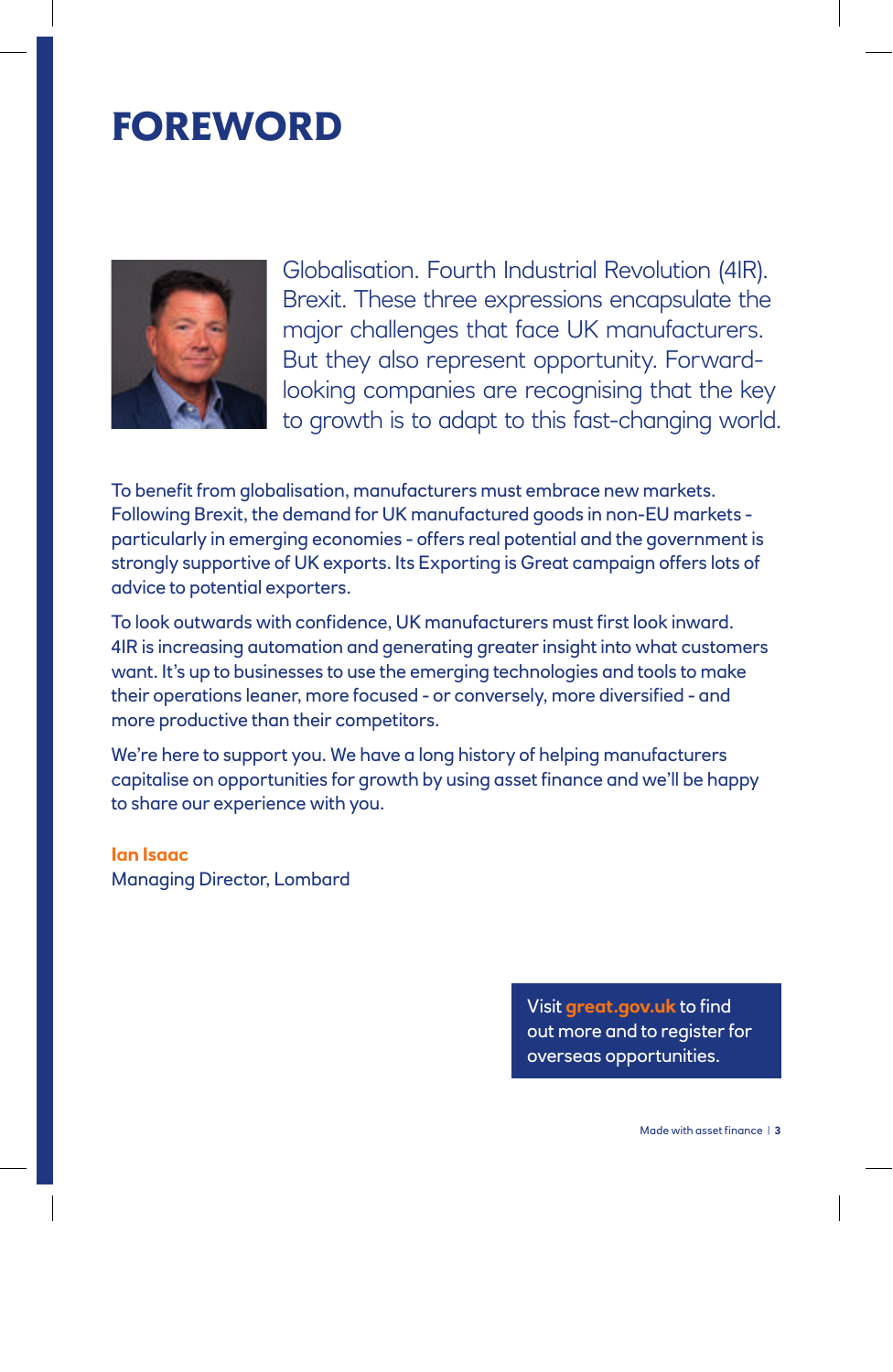# THE CATALYST FOR GROWTH

This brave new world won't wait - and you don't have to either. By spreading the cost of investment over time, asset finance lets you invest in the equipment you need without tying up working capital or putting undue pressure on cash flow.

### **Asset finance offers many benefits**

### **Flexible options**

We prepare tailored finance packages that help businesses to acquire assets without over-stretching their working capital.

#### **Eliminate uncertainty**

Budget is fixed for the length of the asset finance contract, so you can budget accurately.

### **Minimise the risks of ownership**

With our leasing products, we could share the 'residual risk' with you so you don't have to worry about how much value is left in the asset at the end of the contract.

### **Release cash tied up in existing assets**

We can refinance equipment you have already purchased in order to release capital back to you.

### **Open up additional credit lines**

Asset finance complements the cash resources you already have, as well as other bank credit lines like overdrafts and loans.

### **Access funds efficiently**

The loan is secured against the asset, so we don't always need to look for additional security, so it should speed up the process.

### **Cut wasted spending**

If you'll only use an asset for part of its life, the finance terms will reflect that.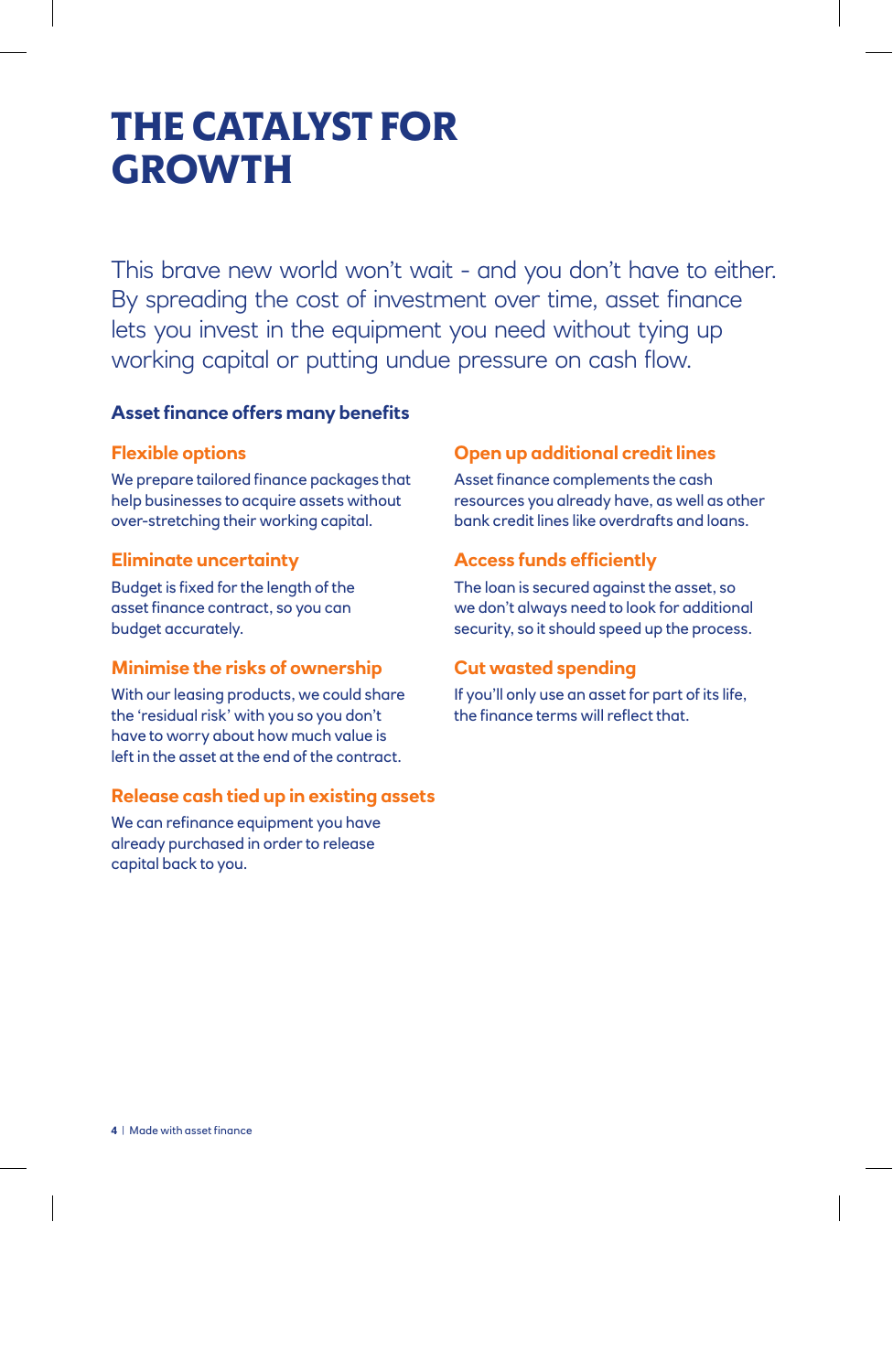# MAKE THE MOST OF AIA

The Annual Investment Allowance (AIA) allows your business to deduct the cost of certain assets from your profits before tax. From 01 January 2019 for two years, the AIA allowance is set at £1,000,000 per tax year.

### **How is it relevant?**

Many types of asset count as qualifying expenditure. You can claim AIA if you have a hire purchase (HP) arrangement which will lead ultimately to you owning the asset. You don't have to have paid outright for the asset, you get the AIA allowance even though the rental payments are spread over the term of the HP agreement.

### **Taxable profits**



up to a maximum of £1,000,000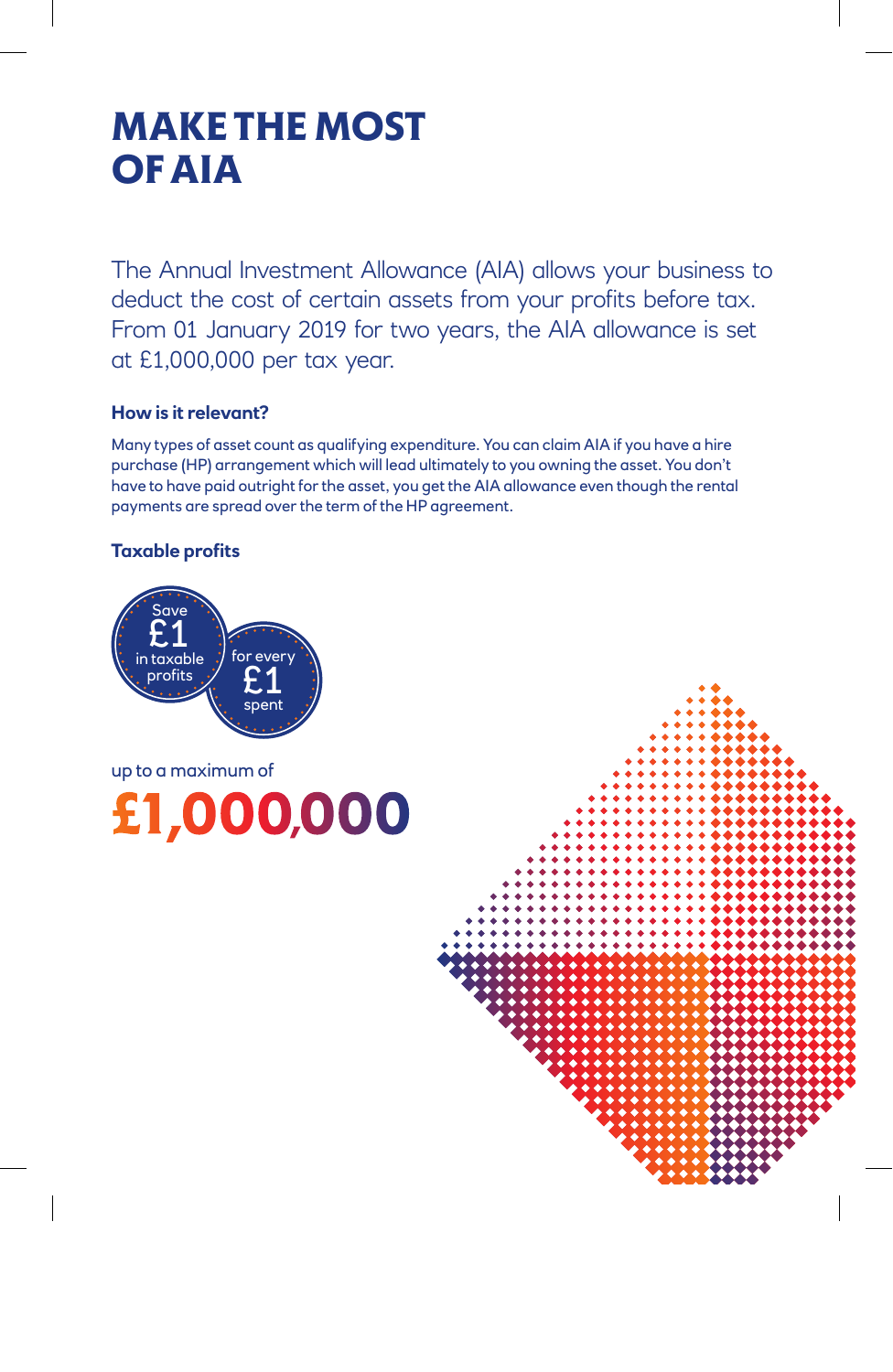# MAKING IT **HAPPEN**

Our appetite for lending is second to none; it's all we do, and we've been doing it for over 150 years. We provide asset finance for manufacturing firms of all sizes, from small family concerns to large commercial enterprises.

Last year, we supported over 3,000 customers in the manufacturing sector and provided funding for over £500m of production equipment.

We have relationship managers across the UK who specialise in this vital sector. They'll work directly with you, using their sector knowledge and connections with suppliers and installers to help. They'll also collaborate with our colleagues at Royal Bank of Scotland and NatWest to put together the best funding option for your business.

### **Future Fit: The road ahead for manufacturing**

We understand how important a robust and cohesive support network is for your business. We also have a thorough understanding of the landscape you operate in. That's why we've developed our Future Fit programme.

We reached out to manufacturers and industry leaders from across the UK, and pulled together key insights into what future success means for manufacturing. And whatever success looks like for our individual customers, we're committed to supporting them to make it happen.

To read the latest Future Fit report, visit: **natwestbusinesshub.com/FutureFit**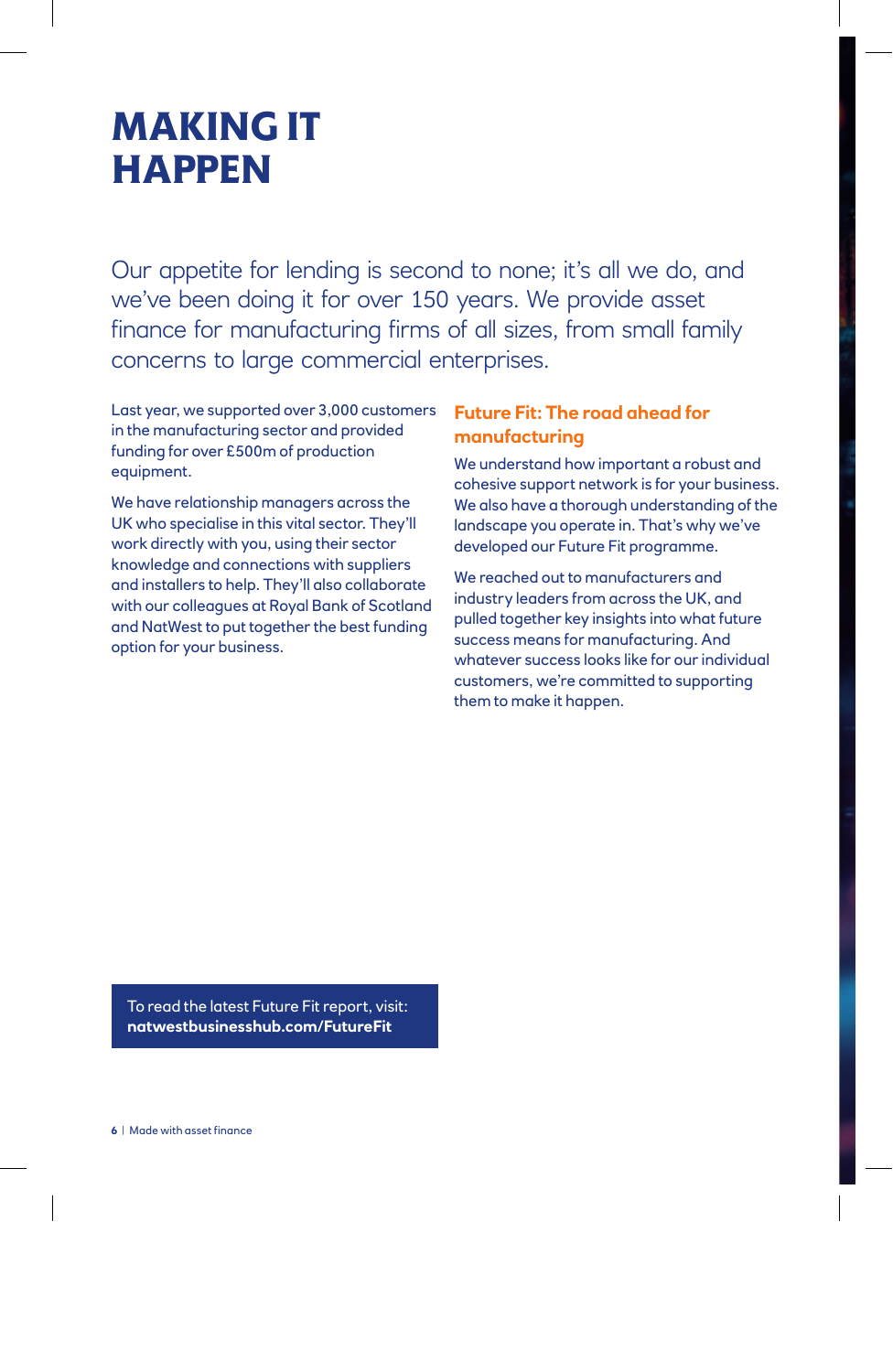Last year, we have supported over



And provided funding for over

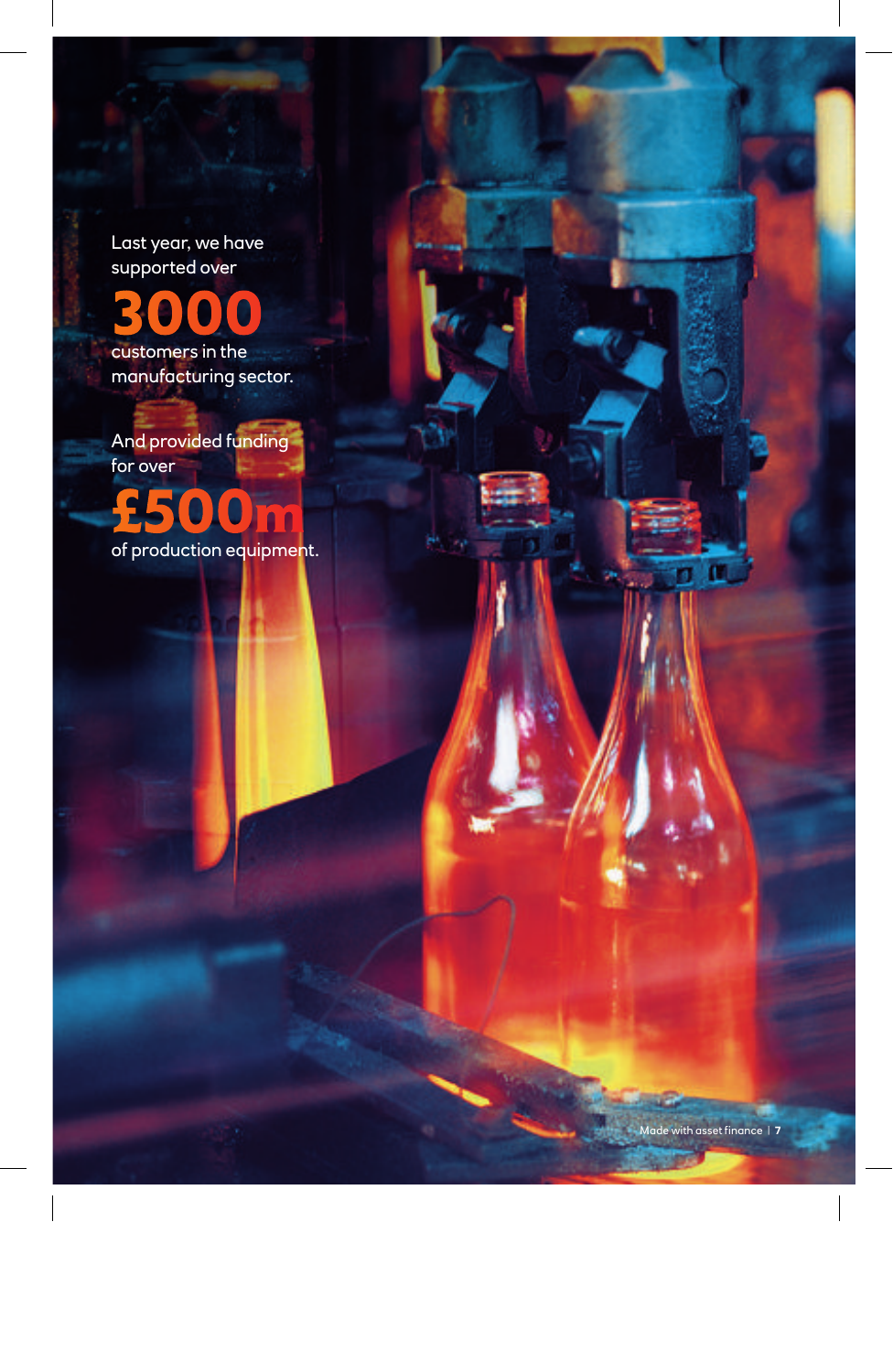ASSETS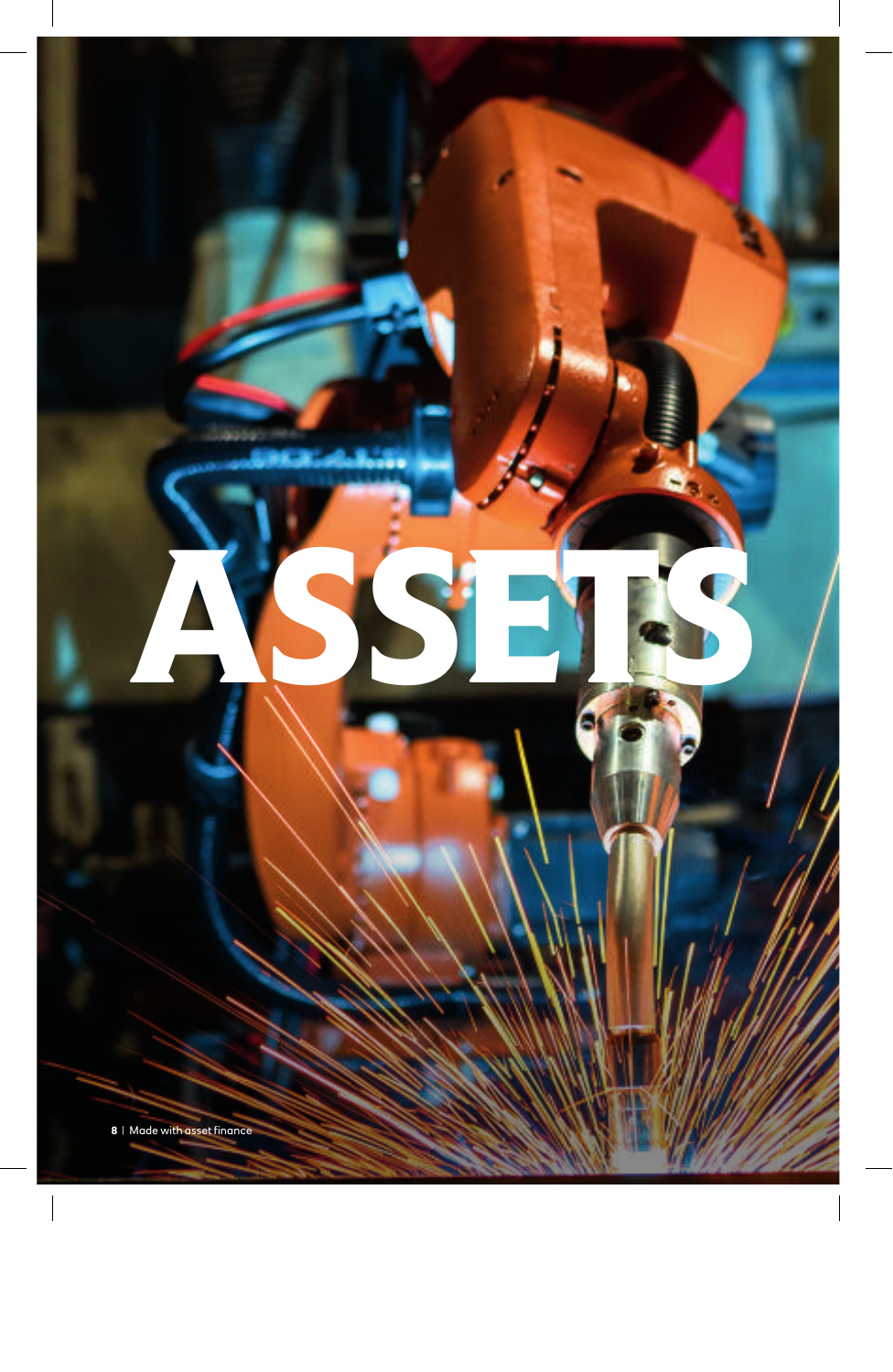# MADE TO MEASURE

Asset finance covers a range of funding options and it's our job to find out which works best for your business. We look at your financial situation and develop a bespoke solution using one or a combination of the following options.

### **Hire purchase**

Over the course of a hire purchase agreement you make regular payments and have an option to buy your asset at the end of the contract. Or you can return the asset to us.

### **Contract hire**

A type of operating lease for cars and vans, supplied by Lombard Vehicle Solutions (LVS). It's a complete solution that covers sourcing, financing, managing and disposal.

### **Operating lease**

Particularly suitable for equipment you need for just a limited time. You make rental payments over the period you need the asset for.

### **Finance lease**

With a finance lease, you simply rent the asset from us and we calculate rental payments over an agreed term. Although you never own the asset yourself, we still give you a share of the resale value at the end of the term.

### **Refinance**

This is a way for you to unlock the capital tied up in your existing assets and redeploy it elsewhere in the business. Refinance can be useful in a number of ways, including:

- Replenish cash resources for re-investment elsewhere
- Release land or buildings which have been used as security to fund other assets; we would use the refinanced asset itself for security
- Replace 3rd party investor funding

### **Capital Import Finance**

This is something we offer in conjunction with NatWest's team of International Trade Advisors to help manufacturers source, import and install specialist equipment from abroad. It's a one-stop funding package that reduces the challenges and risks of buying from overseas suppliers.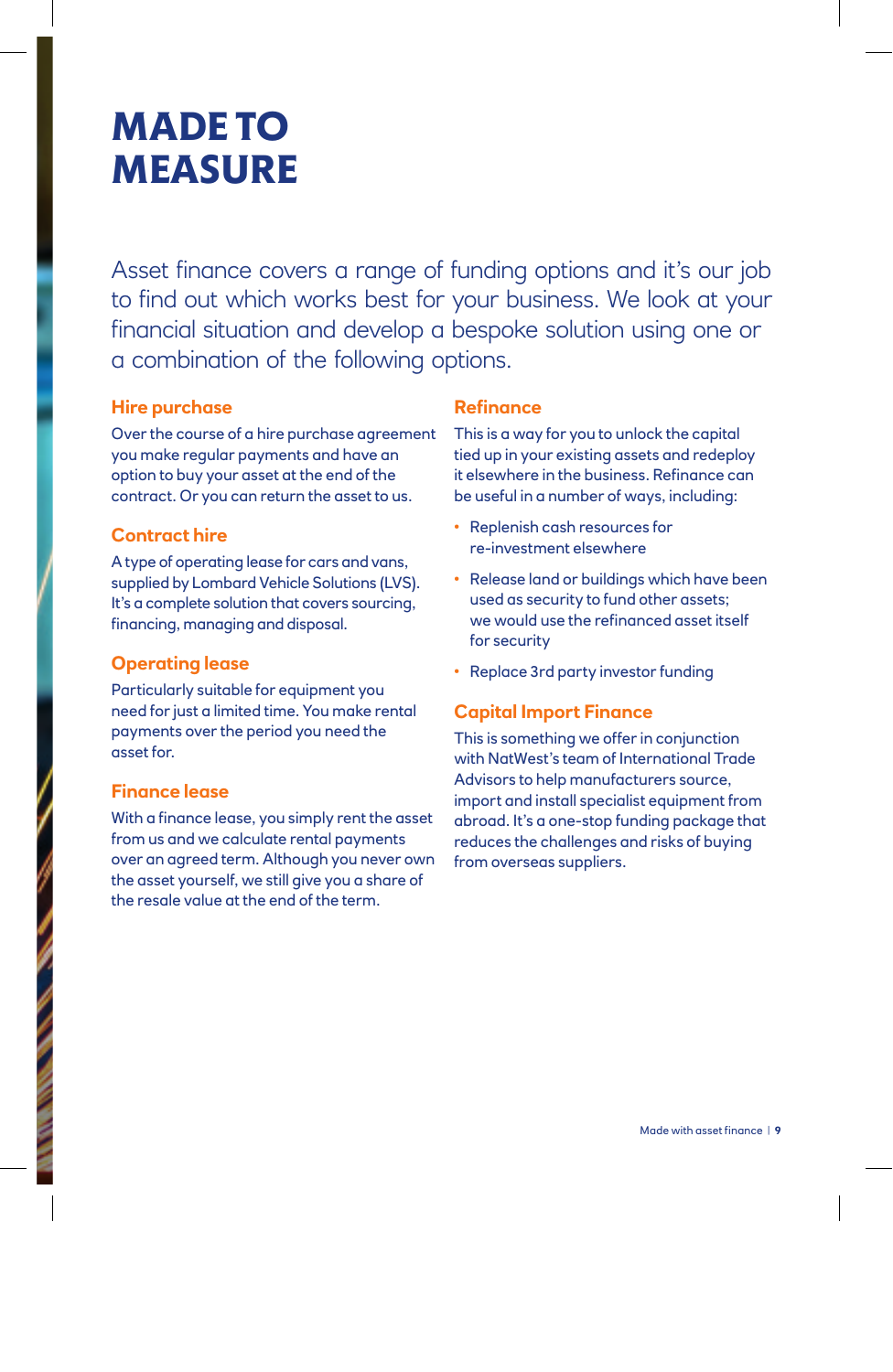### WHAT DO YOU NEED?

We provide asset finance for manufacturers in all key sectors. Think of an asset and it's more than likely we'll be able to help you acquire it, even large-scale investments such as production lines.

From forklift trucks and robotic arms to 3D printers and state of the art software, we could help you get what you need to support your plans for expansion or diversification.

Remember, funding doesn't only apply to new equipment, we can arrange finance for used assets too - and even against the IP value of your proprietary software.

...................................

As the 'fourth industrial revolution' (4IR) gains traction, robotic and digitised technologies are evolving from costly bespoke systems to cheaper off-the-shelf options, making them more widely accessible. A recent survey\* revealed that 87% of manufacturers questioned were ready to invest in productivity enhancing digital technologies. We've developed a finance scheme specifically for these kind of technologies - and the payback can be surprisingly quick.

\*Source: PWC Annual Manufacturing Report 2018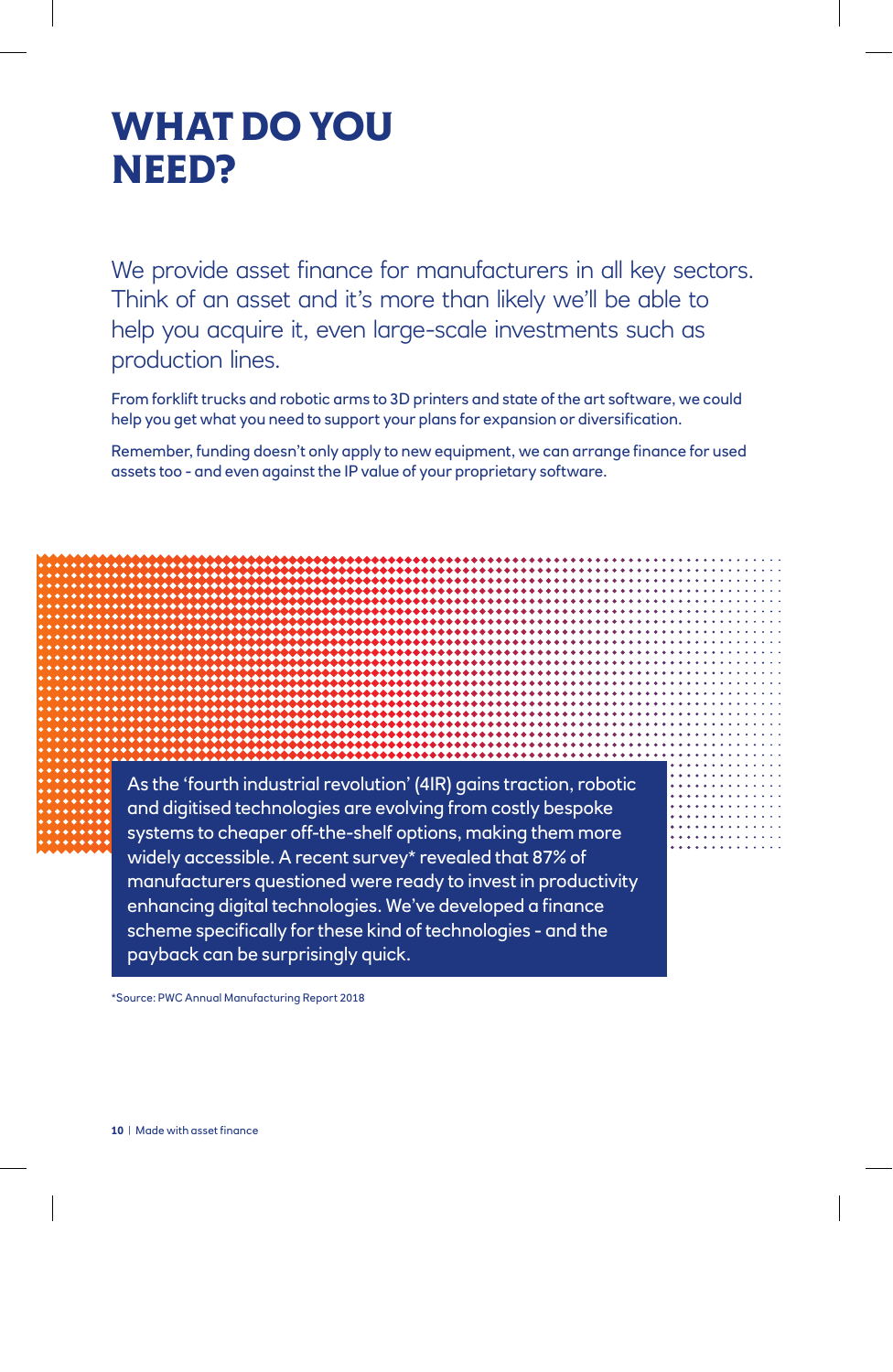# AND THERE'S MORE

Since our very earliest days, asset finance for manufacturing machinery and plant has been a core part of our business. But we've always looked to the future and this has led to the development of other specialist expertise that might be relevant to your business.

### **These specialisms include:**



#### **Cars and vans**

Delivery vans, trailers, company cars – you get complete freedom to choose what you want, from wherever you want. We prepare a tailored vehicle finance package that helps you to acquire them without over-stretching your working capital.



#### **Technology**

Our specialist division, Lombard Technology Services (LTS) can help your business keep pace with rapidly evolving technology by helping you finance state of the art IT assets. If you have invested in developing your own software, LTS could also help you unlock some of that valuable capital by buying the software IP from you and licensing it back to you to use over an agreed term.



#### **Green energy**

The business case for investing in renewable technologies is compelling. It's a way to significantly cut energy bills, reduce your carbon footprint and even generate revenue through government incentive schemes like the Renewable Heat Incentive (RHI).

As the first company to offer asset finance for green energy solutions we have extensive experience in helping manufacturers like you invest in renewable technologies such as:

- LED lighting
- Biomass boilers
- Combined heat & power plants (CHP)
- Solar photovoltaics (PV) panels
- Air source heat pumps
- Ground source heat pumps